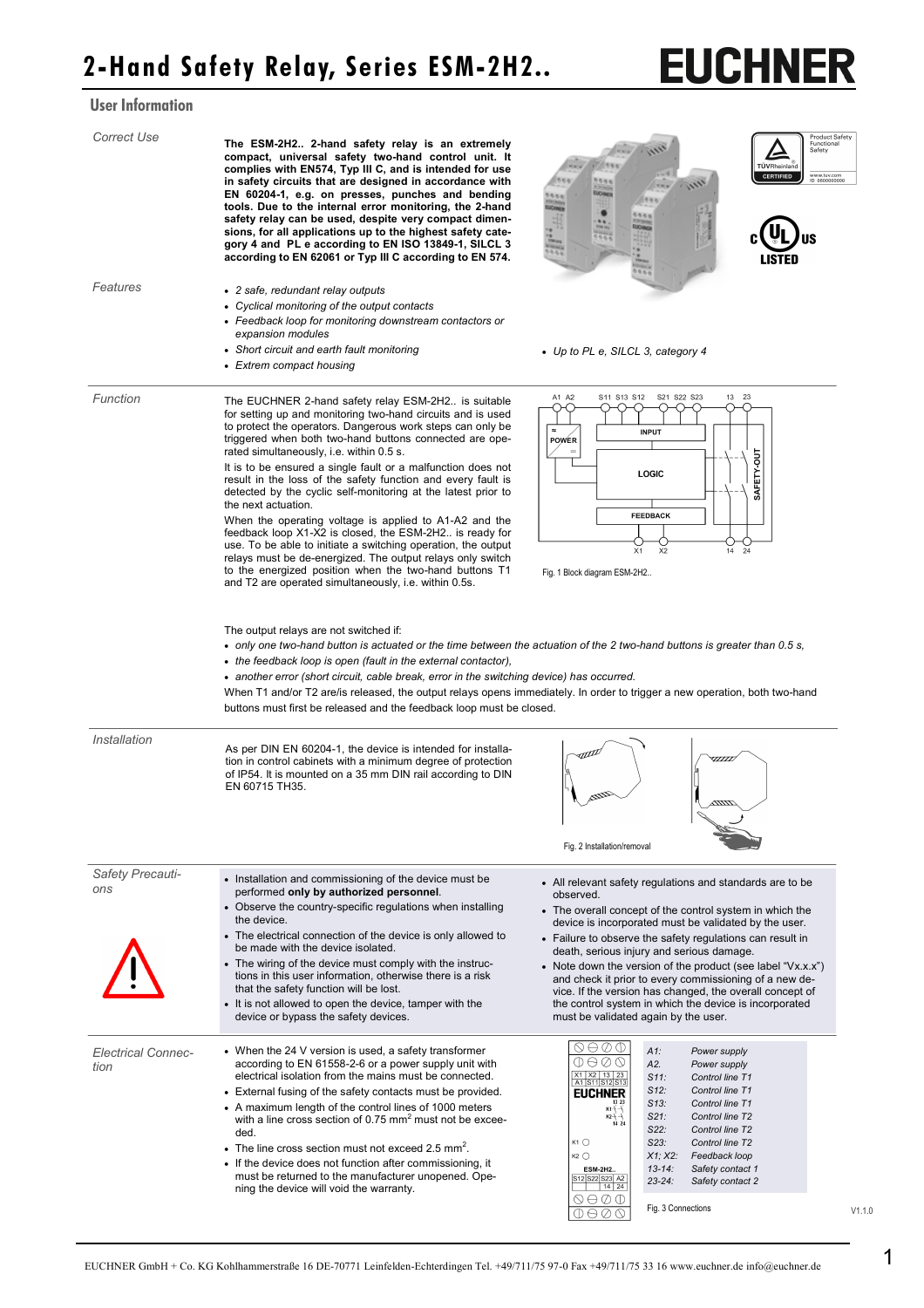## EUCHNE

### User Information

*Applications* 

The arrangement of the two-hand buttons must be designed in accordance with the standard EN 574 such that accidental actuation or simple bypassing of the safety function is excluded.

The ESM-2H2.. unit is provided for the connection of 2-hand push-buttons, with one normally open or one normally colsed contact.

Figur 1 shows the wiring of the ESM-2H2.. with a 2-hand push-buttons:

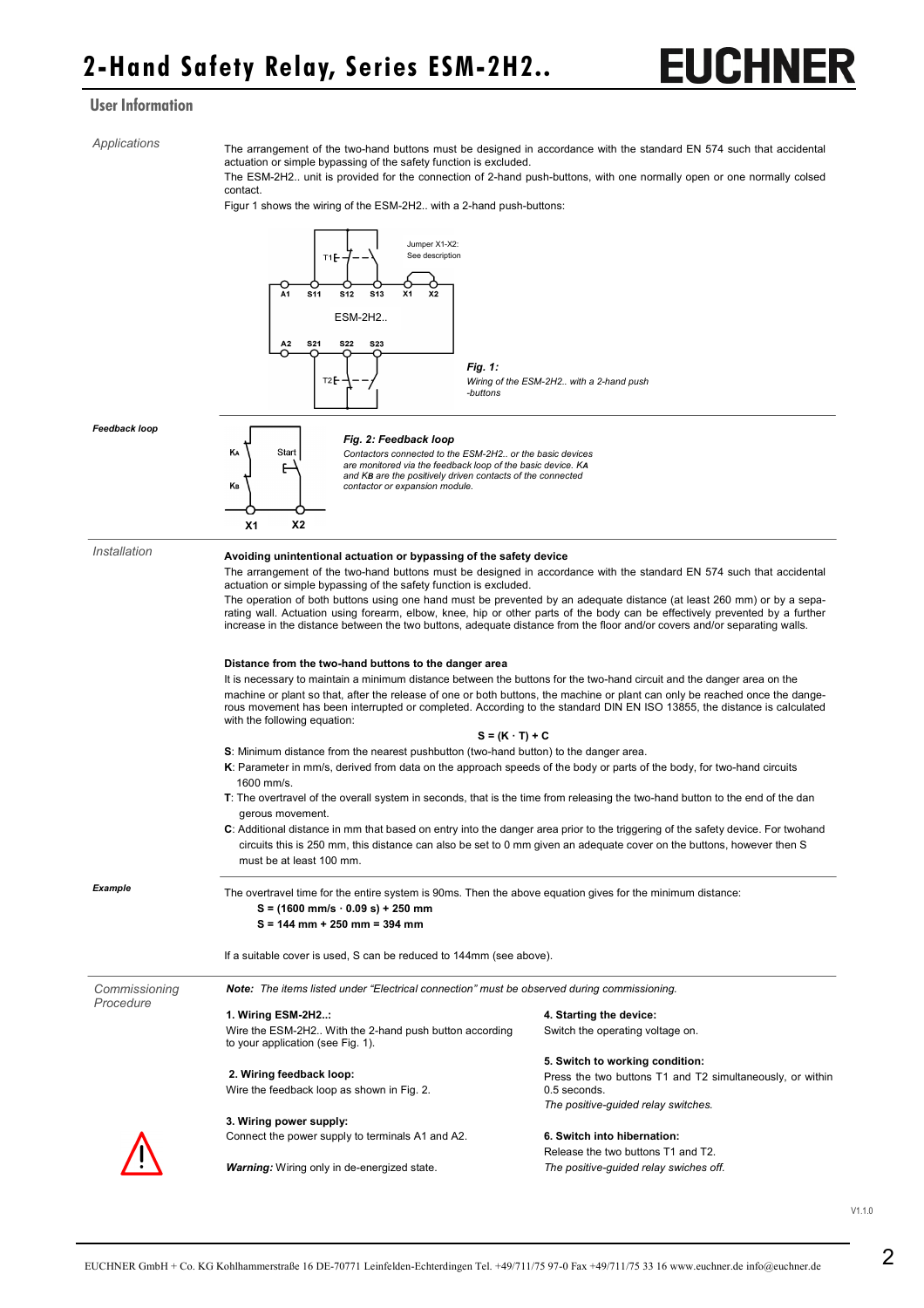### User Information

| Maintenance                       | Once per month, the device must be checked for proper<br>function and for signs of tampering and bypassing of the<br>safety function (to do this, check the wiring of the device<br>and activate the emergency stop function. Check the delay<br>time). | The device is otherwise maintenance free, provided that it<br>was installed properly.                                                                                                               |  |
|-----------------------------------|---------------------------------------------------------------------------------------------------------------------------------------------------------------------------------------------------------------------------------------------------------|-----------------------------------------------------------------------------------------------------------------------------------------------------------------------------------------------------|--|
| What to Do in<br>Case of a Fault? | Device does not switch on:<br>• Check whether the 2-hand button of correct function.<br>• Check whether the wiring.<br>• Check the supply voltage on A1 and A2<br>• Is the feedback loop closed?                                                        | If the fault still exists, perform the steps listed under<br>"Commissioning Procedure".<br>If these steps do not remedy the fault either, return the<br>device to the manufacturer for examination. |  |
|                                   |                                                                                                                                                                                                                                                         | Opening the device is impermissible and will void the<br>warranty.                                                                                                                                  |  |

*Safety Characteristics According to EN ISO 13849-1* 

The device is certified according to EN ISO 13849-1 up to a Performance Level of PL e.

**Note:**

Additional data can be requested from the manufacturer for applications that deviate from these conditions.

**EUCHNER** 

| Safety characteristics according to EN ISO 13849-1 for all variants of ESM-2H2 |              |             |               |  |  |  |  |
|--------------------------------------------------------------------------------|--------------|-------------|---------------|--|--|--|--|
| Load (DC-13; 24 V)                                                             | $\leq$ 0.1 A | $\leq$ 1 A  | $\leq$ 3 A    |  |  |  |  |
| T10d [years]                                                                   | 20           | 20          | 20            |  |  |  |  |
| Category:                                                                      | 4            | 4           | 4             |  |  |  |  |
| <b>PL</b>                                                                      | е            | e           | е             |  |  |  |  |
| <b>PFHd [1/h]:</b>                                                             | $1.2E-08$    | $1.2E-08$   | $1.2E-08$     |  |  |  |  |
| nop [cycle / year]                                                             | $= 400,000$  | $= 100,000$ | $\leq$ 22,500 |  |  |  |  |

| Techn. Data | Operating voltage                                            | <b>ESM-2H201</b><br>AC/DC 24 V   | <b>ESM-2H202</b><br>AC 115 V                   | <b>ESM-2H203</b><br>AC 230 V                                   |
|-------------|--------------------------------------------------------------|----------------------------------|------------------------------------------------|----------------------------------------------------------------|
|             | Rated supply frequency                                       | AC: 50-60 Hz                     |                                                |                                                                |
|             | Permissible deviation                                        | $+/- 10 \%$                      |                                                |                                                                |
|             | Power consumption                                            | <b>DC 24 V</b>                   | AC 230 V<br>approx. 1.5 W approx. 3.7 VA       |                                                                |
|             | Control voltage at S12-S13 and at S22-S23                    | <b>DC 24 V</b>                   |                                                |                                                                |
|             | Control current (both switches)                              | approx. 2 x 40 mA                |                                                |                                                                |
|             | Release time for the safety relays after release of a button | $< 20$ ms                        |                                                |                                                                |
|             | Response delay after actuation of the buttons                | $< 20$ ms                        |                                                |                                                                |
|             | Syncronization time                                          | < 0.5 s                          |                                                |                                                                |
|             | Safety contact configuration                                 | 2 NO contacts                    |                                                |                                                                |
|             | Max. switching voltage                                       | AC 250 V                         |                                                |                                                                |
|             | Safety contact breaking capacity                             | AC:                              | 250 V. 3 A for AC-15                           | 250 V, 2000 VA, 6 A for ohmic load (6 switching cycles/min.)   |
|             |                                                              |                                  |                                                | DC: 24 V, 144 W, 6 A for ohmic load (6 switching cycles/ min.) |
|             |                                                              |                                  | 24 V, 3 A for DC-13                            |                                                                |
|             | Max. total current through all contacts:                     | 12A                              |                                                |                                                                |
|             | Minimum contact load                                         | 24 V, 20 mA                      |                                                |                                                                |
|             | Contact fuses                                                | 10 A gG                          |                                                |                                                                |
|             | Line cross section                                           | $0.14 - 2.5$ mm <sup>2</sup>     |                                                |                                                                |
|             | Max. length of control line                                  | 1000 m with 0.75 mm <sup>2</sup> |                                                |                                                                |
|             | Contact material                                             | AgSNO <sub>2</sub>               |                                                |                                                                |
|             | Contact service life                                         |                                  | mech. approx. $1 \times 10^7$ operating cycles |                                                                |
|             | Test voltage                                                 |                                  | 2.5kV (control voltage/contacts)               |                                                                |
|             | Rated impulse withstand voltage, leakage path/air gap        | 4 kV (DIN VDE 0110-1)            |                                                |                                                                |
|             | Rated insulation voltage                                     | 250 V                            |                                                |                                                                |
|             | Degree of protection                                         | IP20                             |                                                |                                                                |
|             | Degree of contamination                                      | $\overline{2}$                   | (DIN VDE 0110-1)                               |                                                                |
|             | Overvoltage category                                         | 3                                | (DIN VDE 0110-1)                               |                                                                |
|             | Temperature range                                            | DC 24 V:                         |                                                | -15 °C to +60 °C                                               |
|             |                                                              | AC 230 V/115 V/24 V:             |                                                | -15 °C to +40 °C                                               |
|             | Weight                                                       | ca. 230 g                        |                                                |                                                                |
|             | Mounting                                                     |                                  | DIN rail according to EN 60715 TH35            |                                                                |